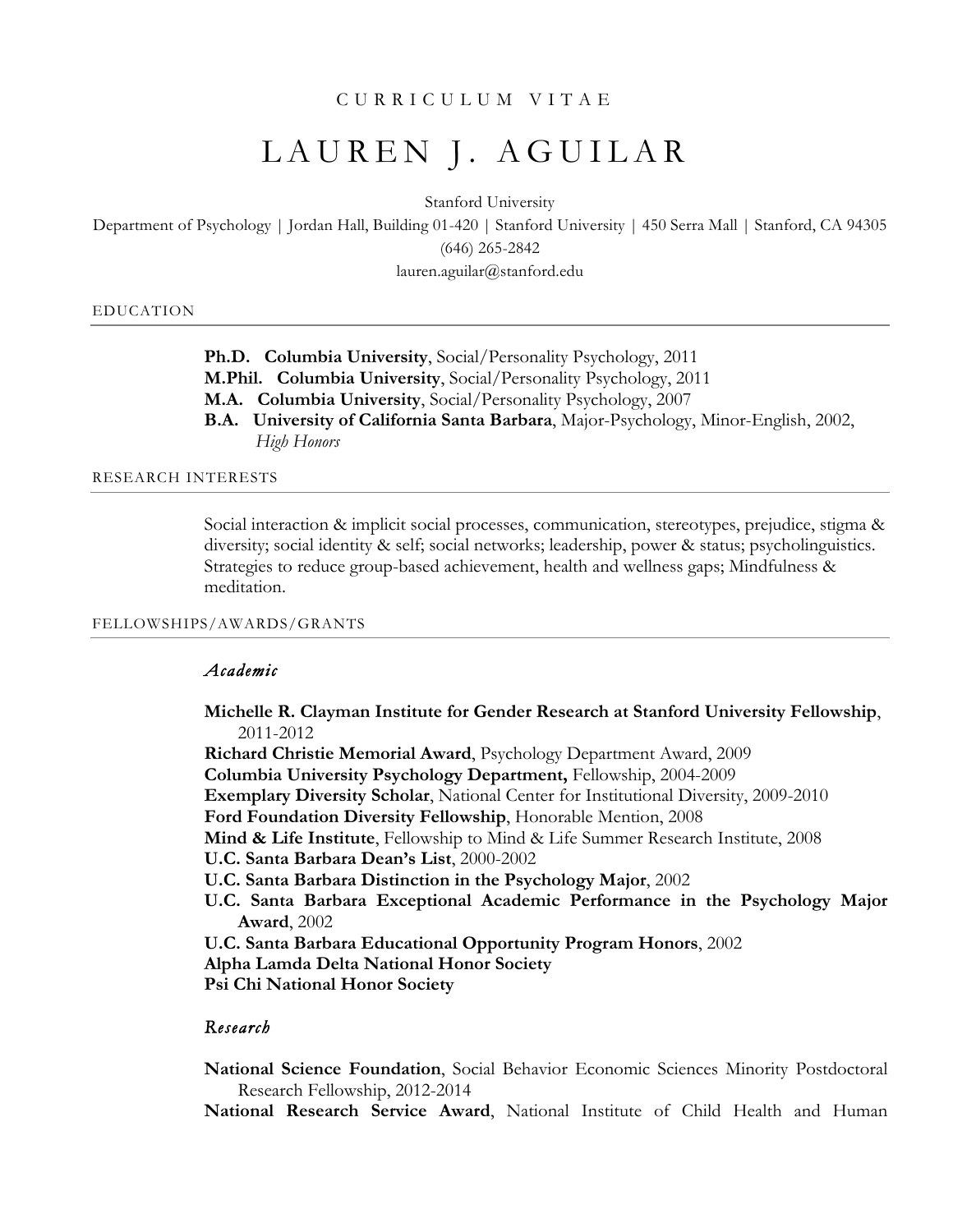Development, 2009-2011 **National Science Foundation**, Pre-Doctoral Research Fellowship, 2005-2008

**University of California Santa Barbara College of Arts and Sciences Creative Research Award**, 2002. L.J. Aguilar, Principal Investigator.

## *Professional*

**Distinguished Emerging Global Leader**, 2009, Womensphere

PROFESSIONAL EXPERIENCE

**Fellow/Scholar,** Michelle R. Clayman Institute for Gender Research, Stanford University, 2011-2012. Supervisor: Shelley Correll, Ph. D.

**Research Assistant**, Research Center for Virtual Environments and Behavior, University of California Santa Barbara, 2000-2002. Supervisors: J. Blascovich, Ph. D. & C. Hoyt, Ph. D.

#### MANUSCRIPTS

- Hoyt, C., Aguilar, L., Kaiser, C., Blascovich, J. & Lee, K. (2007). The Self-Protective and Undermining Effect of Attributional Ambiguity. *Journal of Experimental Psychology, 43, 6*, 884-893.
- Aguilar, L. & Downey, G. (2009). Rejection Sensitivity. In *Encyclopedia of Human Relationships*, Thousand Oaks, CA: Sage.
- Aguilar, L. (2011). Gender Identity Threat in Same & Mixed-Gender Negotiations: Speech accommodation & relational outcomes. *Dissertation Abstracts International.*
- Aguilar, L., (2011). Student activism changed the face of academia. *Gender News*. The Clayman Institute for Gender Research
- Aguilar, L., (2012). They myth of the ideal worker: new workforce, outdated workplace. *Gender News.* The Clayman Institute For Gender Research
- Aguilar, L., (2012). Influential Voices: Susan Heck. *Gender News*. The Clayman Institute For Gender Research
- Aguilar, L., Walton, G., & Wieman, C. (2014). Psychological Insights for Improved Physics Teaching. *Physics Today*. *67*(5), 43-49.
- Aguilar, L., Downey, G., Krauss, R., Pardo, J., Lane, P., & Bolger (under review). A dyadic Perspective on Speech Accommodation and Social Connection: Both Partners' Need for Acceptance Matters.
- Aguilar, L. (in prep). Gender Identity Threat Causes Interpersonal Disruption in Negotiation: Speech Accommodation & Relational Outcomes.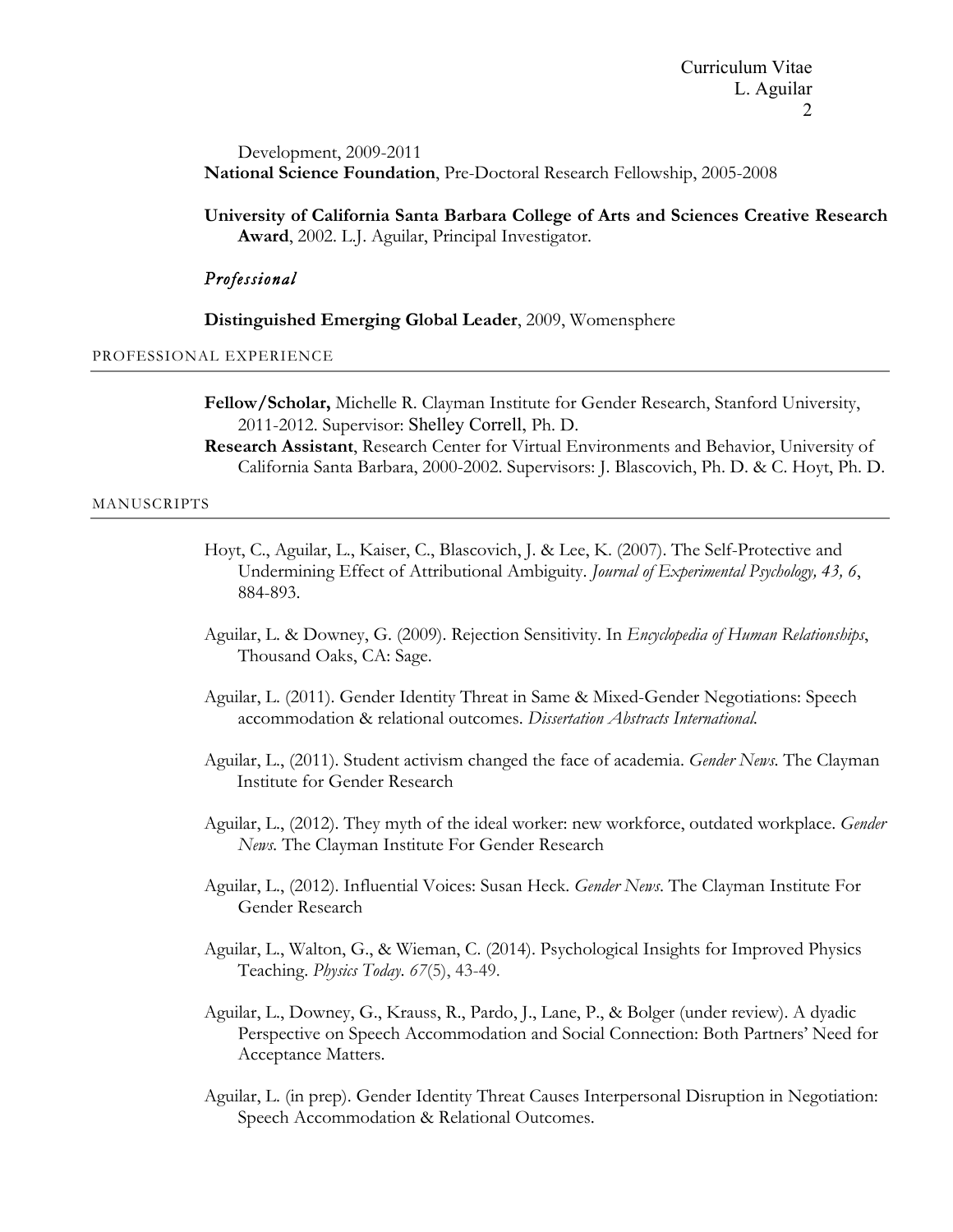- Aguilar, L. & Walton, G. (in prep). Bro-ing Out: How subtle cues of inclusion increase men's identification, motivation and belonging in math and science.
- Aguilar, L., Carr, P. & Walton, G. (in prep). Cues of Working Together Reduce Stereotype Threat
- Chang, F., Aguilar, L., Walton, G., & Bailenson., J (in prep). Virtual Math: The Influence of Avatar Behavior and Appearance on Female Math Learning.
- Aguilar, L., Downey, G., & Sturm S. (in prep). Women connect vertically and men laterally: The social networks and the academic pipeline in math and science.
- Zaki, J., Montgomery, K., Aguilar, L., & Oschner, K. (in prep) Interaction partners selectively mimic socially salient actions.
- Aguilar, L., Romero-Canyas, R. & Downey (in prep) The psychological effects of yoga.
- Aguilar, L., Downey, G. & Krauss, R. (in prep) A discourse analysis of gender differences in leadership communication.

#### CONFERENCE PRESENTATIONS

- Aguilar. L., Walton, G., Burchat, P., & Nanavati, C. (February 2014). A Brief Multi-Dimensional Social-Belonging Intervention Reduces the Gender Achievement Gap in Science. *Invited paper to be presented at Society for Personality and Social Psychology*, Austin, TX.
- Walton, G., Yeager, D., Aguilar. L., & Panesku, D. (September 2013). Brief Internet-Based Interventions to Change Narratives About Belonging and Intelligence Improve Achievement On a Large Scale. *Invited paper presented at Society for Experimental Social Psychology*, Berkeley, CA.
- Aguilar. L. (August 2013). Missed Connections: Stereotype threat & subtle interpersonal cues in professional interactions. *Invited paper presented at the American Psychological Association Convention*, Honolulu, HI.
- Aguilar. L. (June 2013). Stereotype threat, communication, & subtle interpersonal cues in professional interactions. *Invited paper presented at the International Conference on Language, Cognition & Gender*, Bern, Switzerland.
- Aguilar. L. (September 2012). The Influence of Gender Stereotype Threat on Speech Accommodation in Same & Mixed-Gender Negotiations. *Invited paper presented at The International Symposium on Imitation and Convergence in Speech*, AIX Provence, France.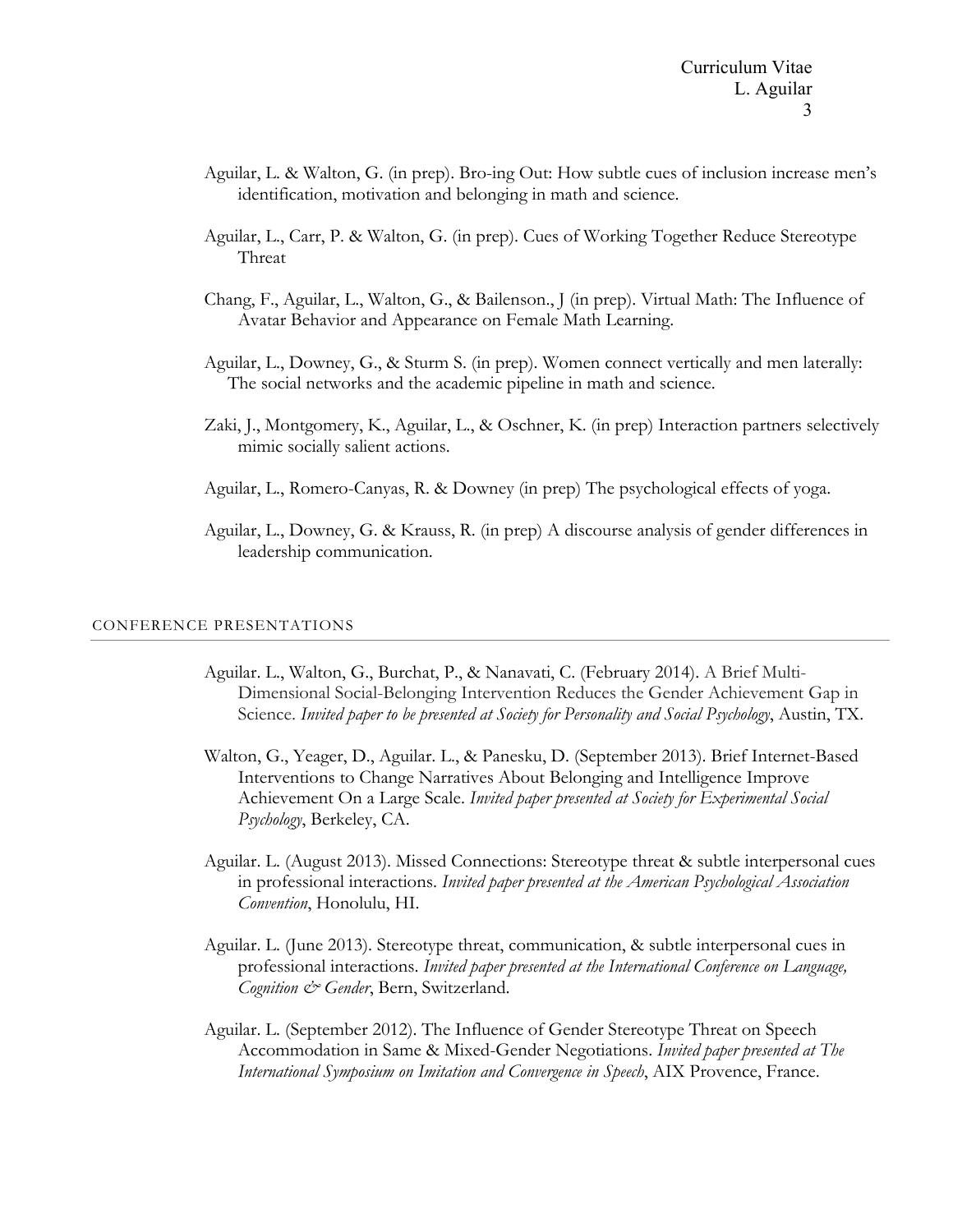- Aguilar. L. (June 2011). Gender Stereotype Threat in Same & Mixed-Gender Negotiations: Speech accommodation & relational outcomes. *Invited paper presented at the International Conference on Language Variation in Europe*, Freiburg, Germany.
- Kalaj, A., Aguilar, L.J., Downey, G., & Krauss, R. (January 2011) Stereotype threat heightens social skills in women negotiators while expectations of gender-based rejection diminish them. *Poster presented at the annual meeting of the Society for Personality and Social Psychology*, San Antonio, TX.
- Aguilar. L, Downey, G., Krauss, R., Pardo, J., & Bolger. (January 2010). Communicating the need for acceptance through speech accommodation: A dyadic interdependence approach. *Poster presented at the meeting for the Society for Personality and Social Psychology*, Las Vegas, NV.
- Aguilar. L, Downey, G., & Krauss, R. (February 2009). The effects of gender and leadership on speech convergence in same and mixed gender dyads. *Poster presented at the meeting for the Society for Personality and Social Psychology*, Tampa, FL.
- Aguilar. L, Downey, G., Pardo, J. & Krauss, R. (February 2008). Rejection sensitivity, speech convergence, and liking. *Paper presented at the Four College Conference*, Yale University, New Haven, CT.
- Aguilar. L, Downey, G., Pardo, J. & Krauss, R. (January 2007). The effects of rejection sensitivity and liking in conversational dyads. *Poster presented at the meeting for the Society for Personality and Social Psychology*, Memphis, TN.
- Hoyt, C., Aguilar, L., Kaiser, C., Blascovich, J. & Lee, K. (January 2006). The self-protective and undermining effects of attributional ambiguity: An investigation into latino leaders. *Poster presented at the meeting for the Society for Personality and Social Psychology*, Palm Springs,CA.
- C. Hoyt, L.J. Aguilar & J. Blascovich, (May 2003). "Interpreting leadership failure: Is it my ability or my race?" *Poster presented at the meeting of the Western Psychological Association*, Vancouver, BC, Canada.

#### TEACHING EXPERIENCE

- **Instructor**: Social Psychological Perspectives on Stereotyping & Prejudice, Stanford University, Spring 2013
- **Instructor**: The Psychology of Stereotyping and Prejudice, Columbia University, Summer 2010
- **Instructor**: The Psychology of Stereotyping and Prejudice, Columbia University, Summer 2009

**Teaching Assistant**: Executive MBA Managerial Negotiations, Columbia University School of Business (Lara Kammrath), Fall 2010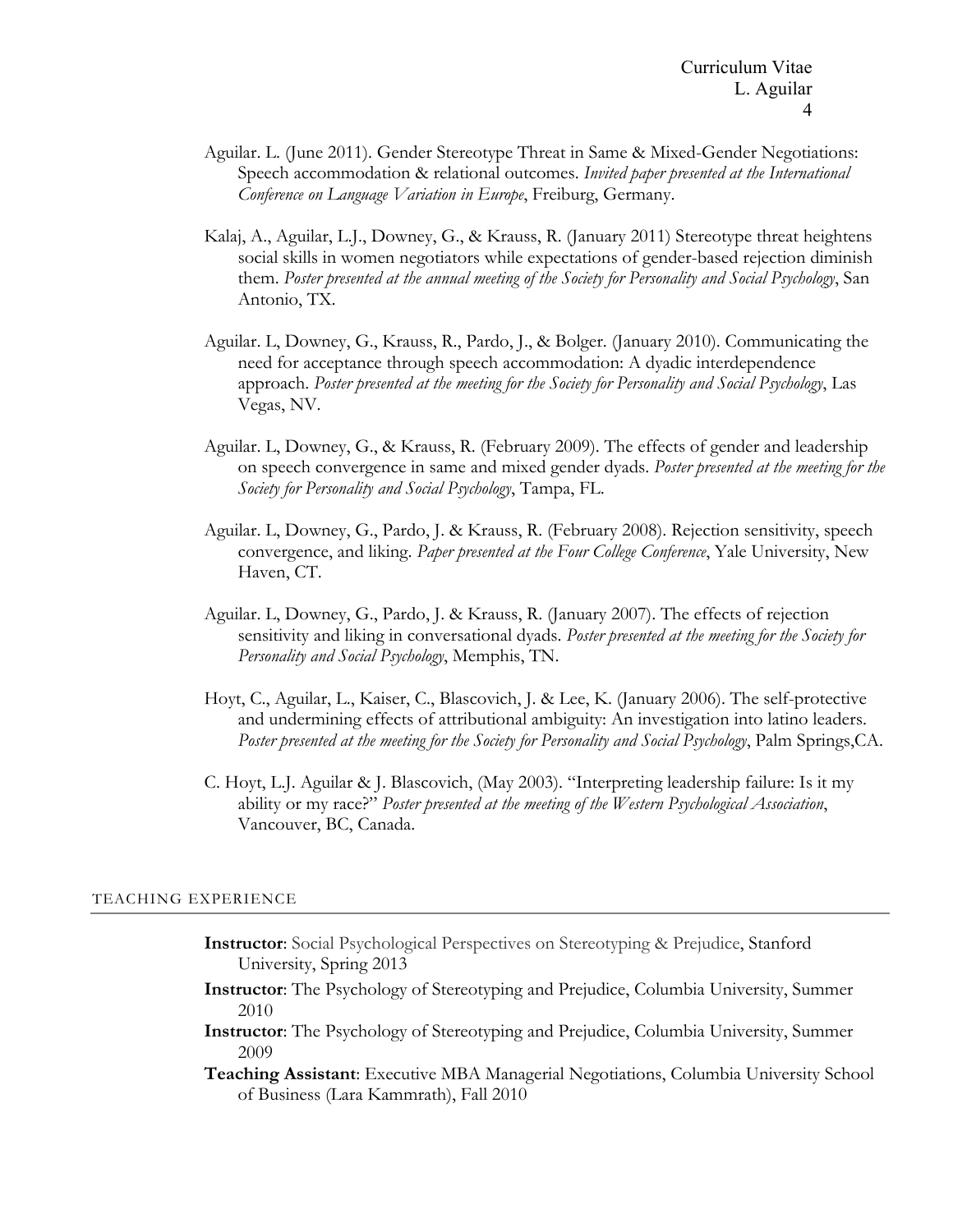- **Teaching Assistant**: Executive MBA Managerial Negotiations, Columbia University School of Business (Lara Kammrath), Winter 2009
- **Teaching Assistant**: Experimental Psychology Social Cognition & Emotion, Columbia University (Kevin Ochsner), Spring 2009
- **Teaching Assistant**: Experimental Psychology Social Cognition & Emotion, Columbia University (Kevin Ochsner), Spring 2008
- **Teaching Assistant**: Science of Psychology, Columbia University (Patricia Lindemann), Spring 2007
- **Teaching Assistant**: Human Communication, Columbia University (Robert Krauss), Spring 2006
- **Teaching Assistant**: Science of Psychology, Columbia University (Patricia Lindemann), Fall 2005

## PRESENTATIONS & COLLOQUIA

- Aguilar. L., Walton, G., Burchat, P., & Nanavati, C. (February 2014). A Brief Multi-Dimensional Social-Belonging Intervention Reduces the Gender Achievement Gap in Science. *Invited paper presented at Society for Personality and Social Psychology*, Austin, TX.
- Walton, G., Yeager, D., Aguilar. L., & Panesku, D. (September 2013). Brief Internet-Based Interventions to Change Narratives About Belonging and Intelligence Improve Achievement On a Large Scale. *Invited paper presented at Society for Experimental Social Psychology*, Berkeley, CA.
- Aguilar. L. (August 2013). Missed Connections: Stereotype threat & subtle interpersonal cues in professional interactions. *Invited paper presented at the American Psychological Association Convention*, Honolulu, HI.
- Aguilar. L. (June 2013). Stereotype threat, communication, & subtle interpersonal cues in professional interactions. *Invited paper presented at the International Conference on Language, Cognition & Gender*, Bern, Switzerland.
- Aguilar. L. (December 2012). The Influence of Gender Stereotype Threat on Speech Accommodation in Same & Mixed-Gender Negotiations. *Colloquium delivered at Stuttgart University*, Stuttgart, Germany.
- Aguilar, L. (December 2011) Stereotype threat in same & mixed-gender negotiations: Speech mimicry & relational outcomes. *Talk delivered at the Social Area Lecture Series at Stanford University*, Stanford, CA.
- Aguilar, L. (October 2011) Stereotype threat in same & mixed-gender negotiations: Speech accommodation & relational outcomes. *Talk delivered at the Faculty Fellows Lecture Series at Stanford University*, Stanford, CA.
- Aguilar, L. (November 2009) Partners matter: Speech mimicry in dyadic interaction. *Colloquium delivered at Drew University*, Madison, NJ.
- Aguilar. L, Downey, G., Pardo, J. & Krauss, R. (February 2008). Rejection sensitivity, speech convergence, and liking. *Paper presented at the Four College Conference*, Yale University, New Haven, CT.
- Aguilar. L. (Spring 2007) Social Psychology Stereotypes and Discrimination: An examination